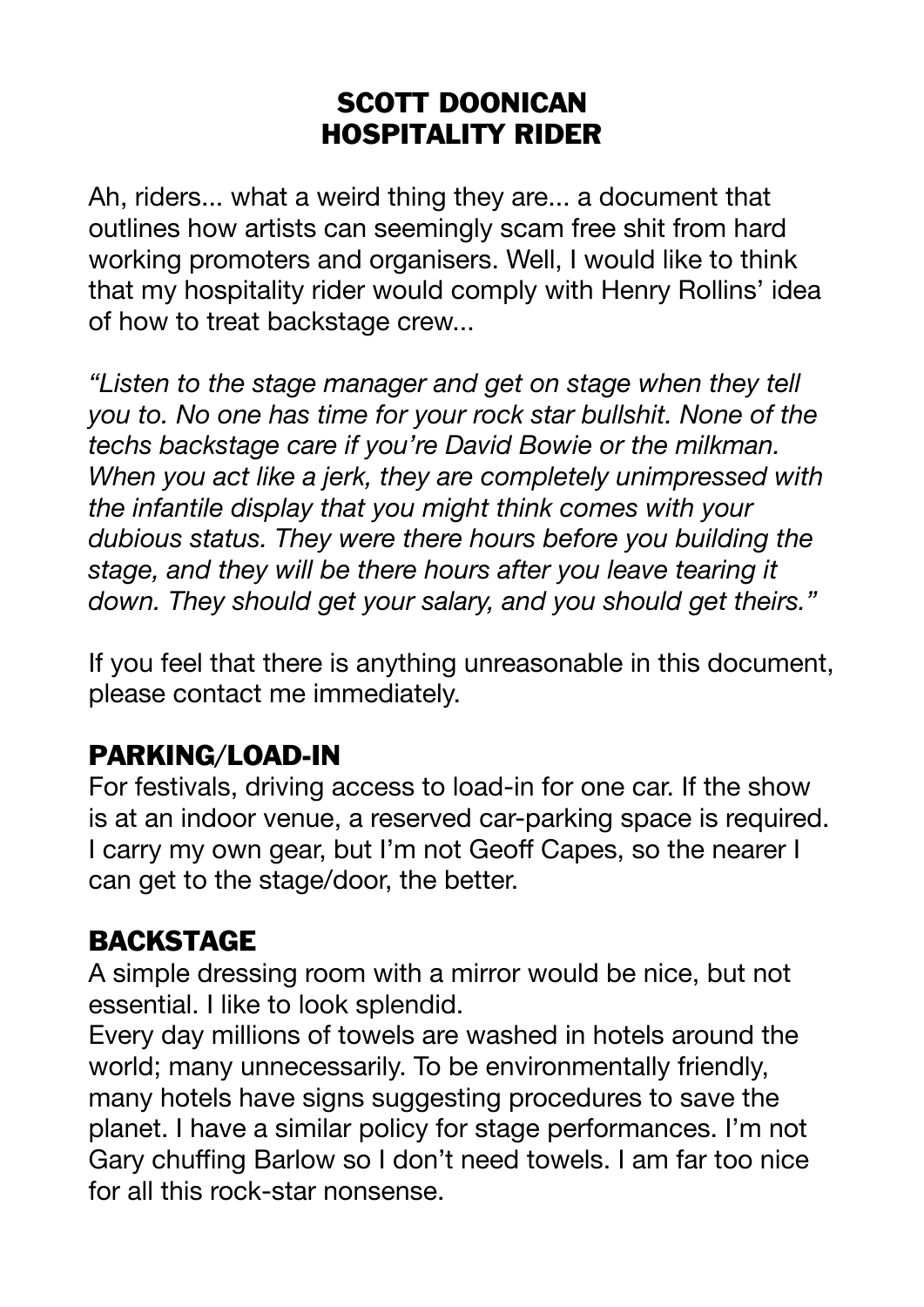### MERCHANDISE

A table (of approx. 1.5m length if possible) and a small light (if an indoor venue or festival appearance after sundown) for our merchandising is required. If in an indoor venue, if merchandise can be in the same room as the show, that would be much preferred.

Merch tends to be our main income and costs money to produce, so as a totally independent act I don't really welcome venues or festivals requesting a percentage of this. However in return, I do have my own seller to sell merch, as we have lots of different albums, and she has an expert knowledge of these. This should hopefully reduce any pressure on any of the festival's/venue's regular merchandise crew, and also explain why we don't expect you to take a percentage, if we are running it. If you really do insist on it, it just means we have to put prices up, which is then rubbish for your punters and us as it means we will probably sell less as a result.

# GUEST LIST

I'm not a savage, as we know that guest-lists eat into a festival's capacity. A single +1 (for my partner and merch seller, Amanda White) will usually more than suffice.

#### ADVERTISING & PROMOTION

Don't hesitate to write, if you need posters, flyers, promo templates, logos, band photographs or pictures in various file formats. Just get in contact. There's no corporate identity in our advertising, but a corporate feeling for what the act is. We appreciate good design, whether it's professional or just made from the heart. I'm pretty nifty on Photoshop if you get stuck. For the benefit of advertising, websites etc. the name of the act is Scott Doonican. If you choose to add "(from The Bar-Steward Sons of Val Doonican)" – please note we aren't The Bastard Sons of Val Doonigun, The Barsteward Suns of Van Hooligan, or any of the other things we have been monikered by venues and festivals in the past. You may be amazed to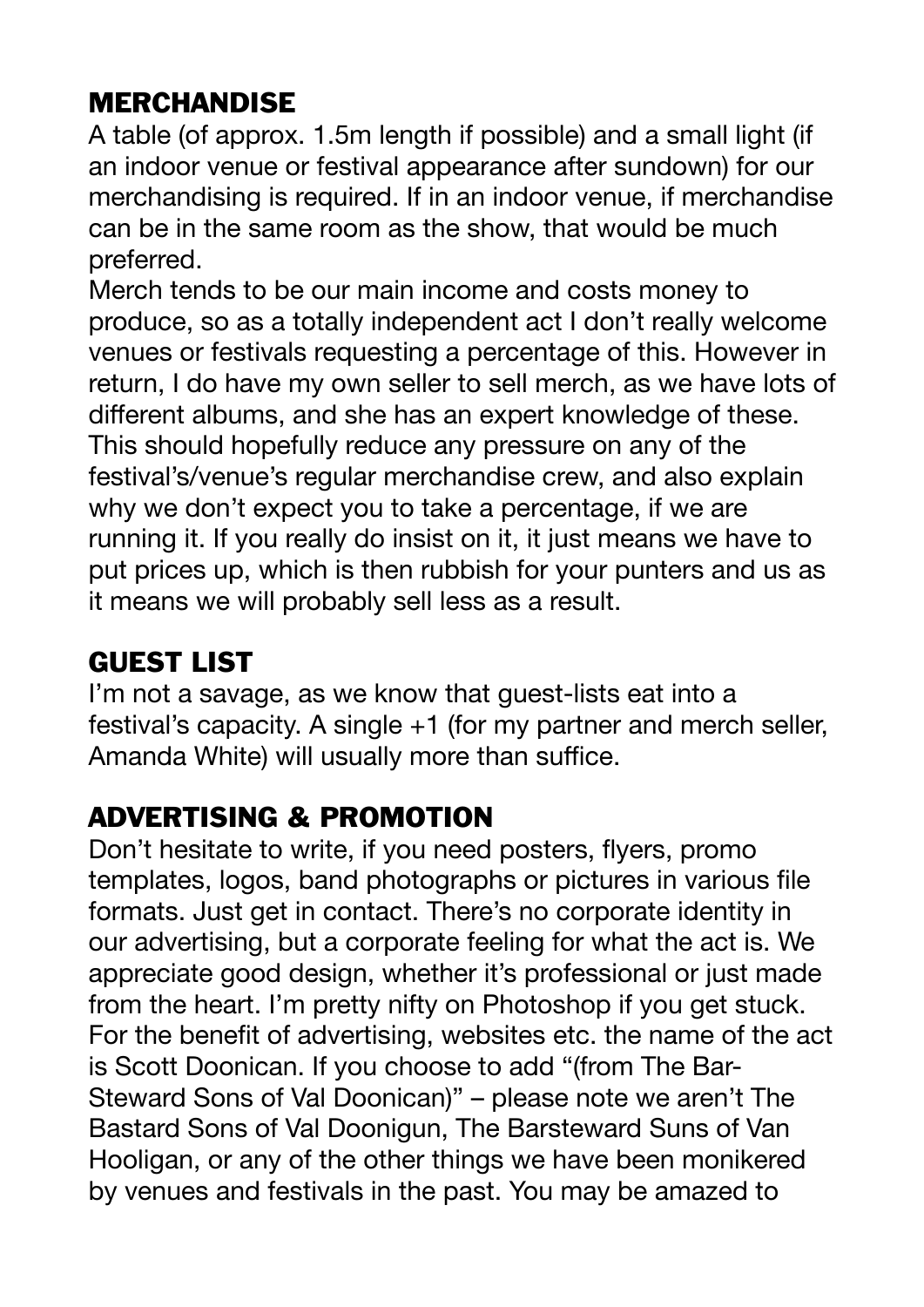hear that we have been mis- billed so many times, that we considered forming our own tribute band 'That Bastard Van Morrison'. TOP TIP: If you can cut & paste, you'll most likely get it right.

You can download photos and logos here:

<https://www.thebarstewardsons.com/scottphotos>

### FESTIVAL PHOTOGRAPHY

In most festival photography pits there is a 'first three songs only' rule. Most of the fun stuff happens throughout, so I really don't mind photographers snapping throughout the show. Please let them know this. An 'open pit' is absolutely fine by me. If the organisers of an event have a film-crew, I am happy for footage to be used as long as I have chance to see it before it is uploaded to the internet. (The main reason for this is the comedy element: we try to avoid too many spoilers for future shows).

Amanda White, who usually runs my merch, often takes promotional photos during our set, so if possible, she should also be permitted to the stage (if a press or stage-pass is required for access to the photography pit and/or stage, one should be issued).

## FOOD

I haven't forgotten where we have come from, so don't take anything for granted or expect anything. I'm not Elton John, I'm not a rock star... even if I look flamboyant.

If you want to give Amanda and myself some food that'd be lovely. If not, we'll not starve.

Given the choice I'd sooner have a drink over food. Talking of which...

## DRINKS

I do like a drink, it helps to loosen up ready to do a good lairy show. I tend to have a couple before I go on, one for while I'm out there, and then a couple to unwind at the end. I don't need